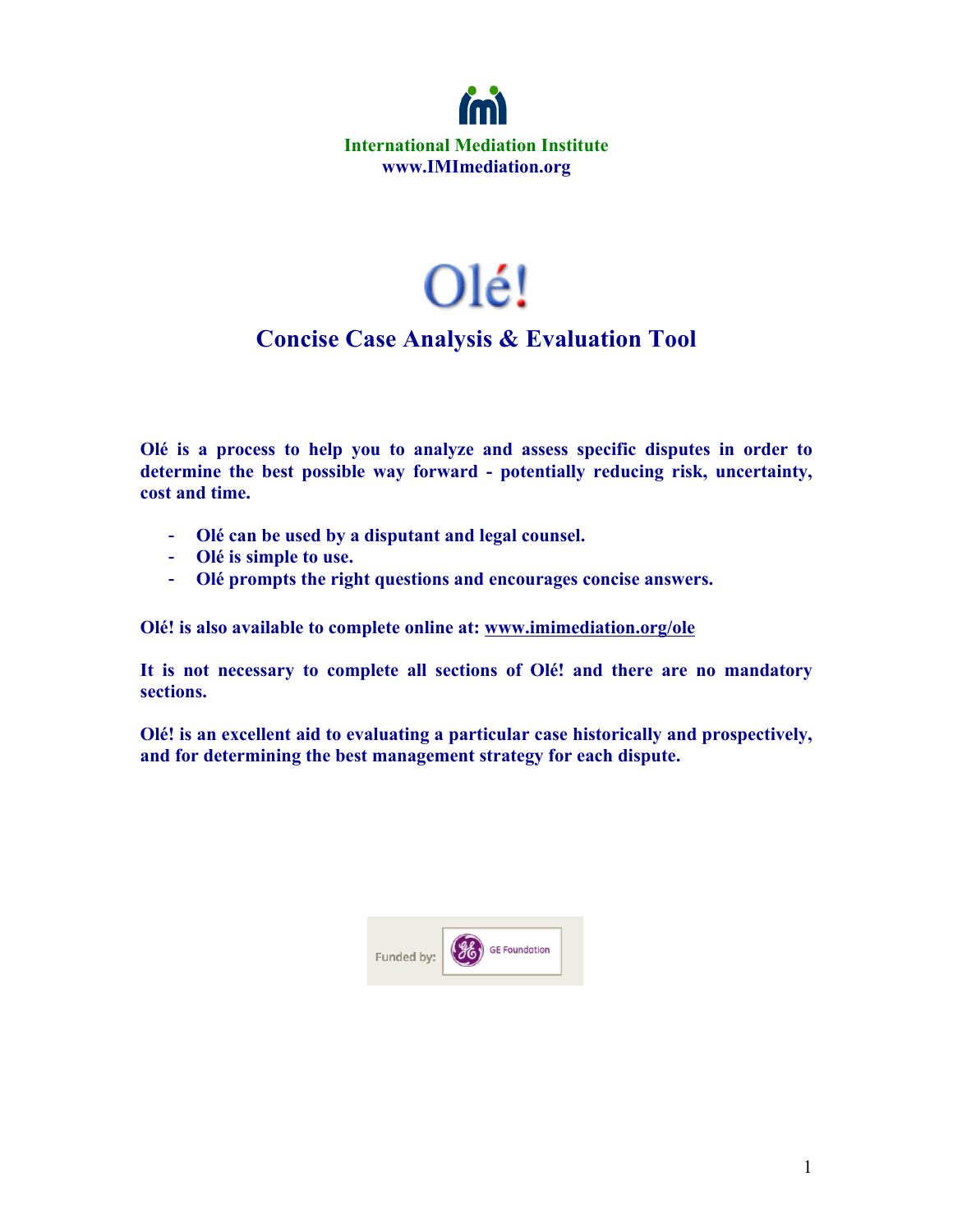# **What Olé! covers**

#### **1. Basic Facts of the Dispute**

An opportunity to summarise the key facts, claims made and positions taken by each side both formally and off-the-record, an opportunity to consider which stakeholders have most to gain or lose as a result of the case, and how far the dispute has escalated.

#### **2. Case Analysis**

An aid to analysing the future interests of both sides separately from the past and present positions, and to focus on the historic and prospective costs for both sides.

#### **3. Strategy Analysis**

A series of questions that can impact on the strategy behind the dispute.

#### **4. Financial Loss Analysis**

A simple method for assessing the financial impact of the claims made in the dispute by each side.

#### **5. SWOT Analysis**

Assessing the Strengths, Weaknesses, Opportunities and Threats for each side.

#### **6. BATNAs, WATNAs and PATNAs**

Identifying the best, worst and probable outcomes if the dispute does not settle.

#### **7. Way Forward Options**

A scorecard for comparing the relative attraction of the alternative ways forward for the dispute.

#### **8. Future Strategy Summary**

Based on the Olé! analysis, this is a chance in a few words to summarise the strategy for each dispute looking to the future, and to identify the action steps and options to implement them.

## **9. Ongoing Review**

An option to reconsider the strategy depending on certain trigger events.

#### **10. Performance Measurement**

Identifying how to measure success.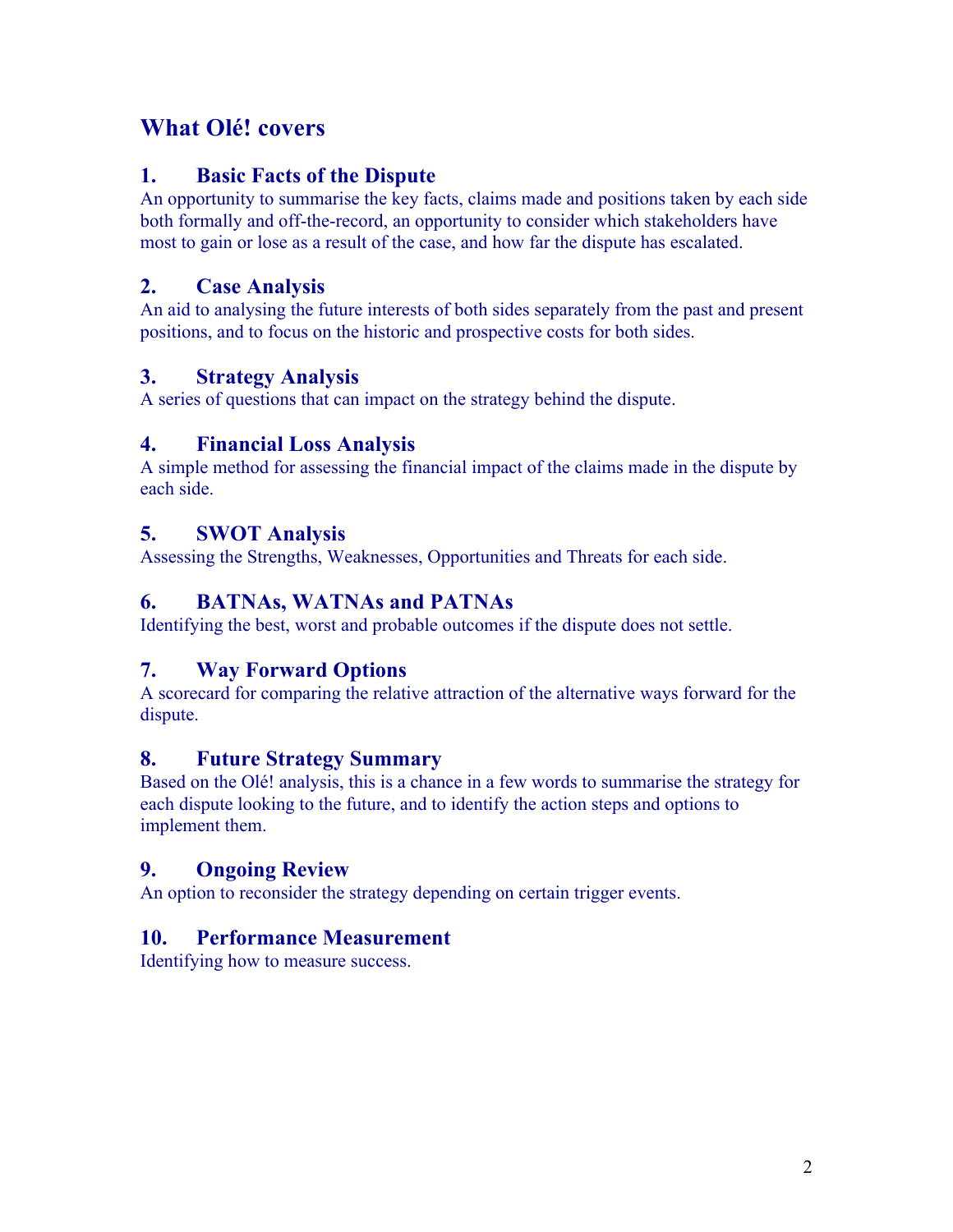# **1. Basic Facts**

#### **1.1 Description of the dispute**

#### **1.2 Value of the dispute**

#### **1.3 Relevant Countries**

#### **1.4 Extent of communications between parties to date (in quality/number)**

#### **1.5 Main claims made/positions taken formally to date by us**

#### **1.6 Positions taken/offers made off-the-record by us**

#### **1.7 Main claims made/positions taken formally by the other party**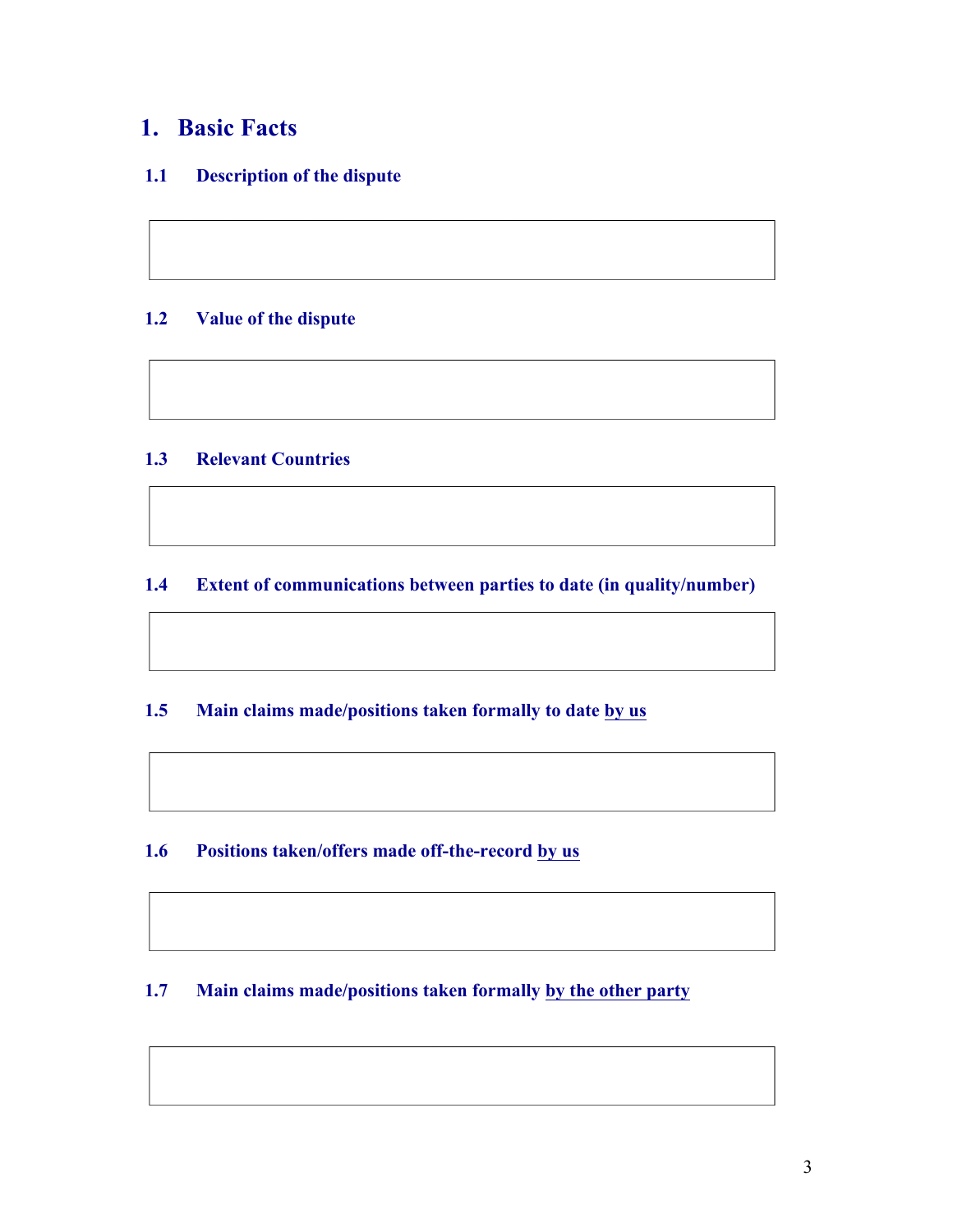#### **1.8 Positions taken/offers made off-the-record by the other party**

**1.9 Our main stakeholders in this dispute (**Consider who has most to gain/lose from the outcome of the dispute, who may raise or remove obstacles for you, both internal and external.**)**

#### **1.10 What stage has the dispute reached on the Escalation Ladder? [Footnote 1]**

#### **1.11 Any other significant considerations? [Footnote 2]**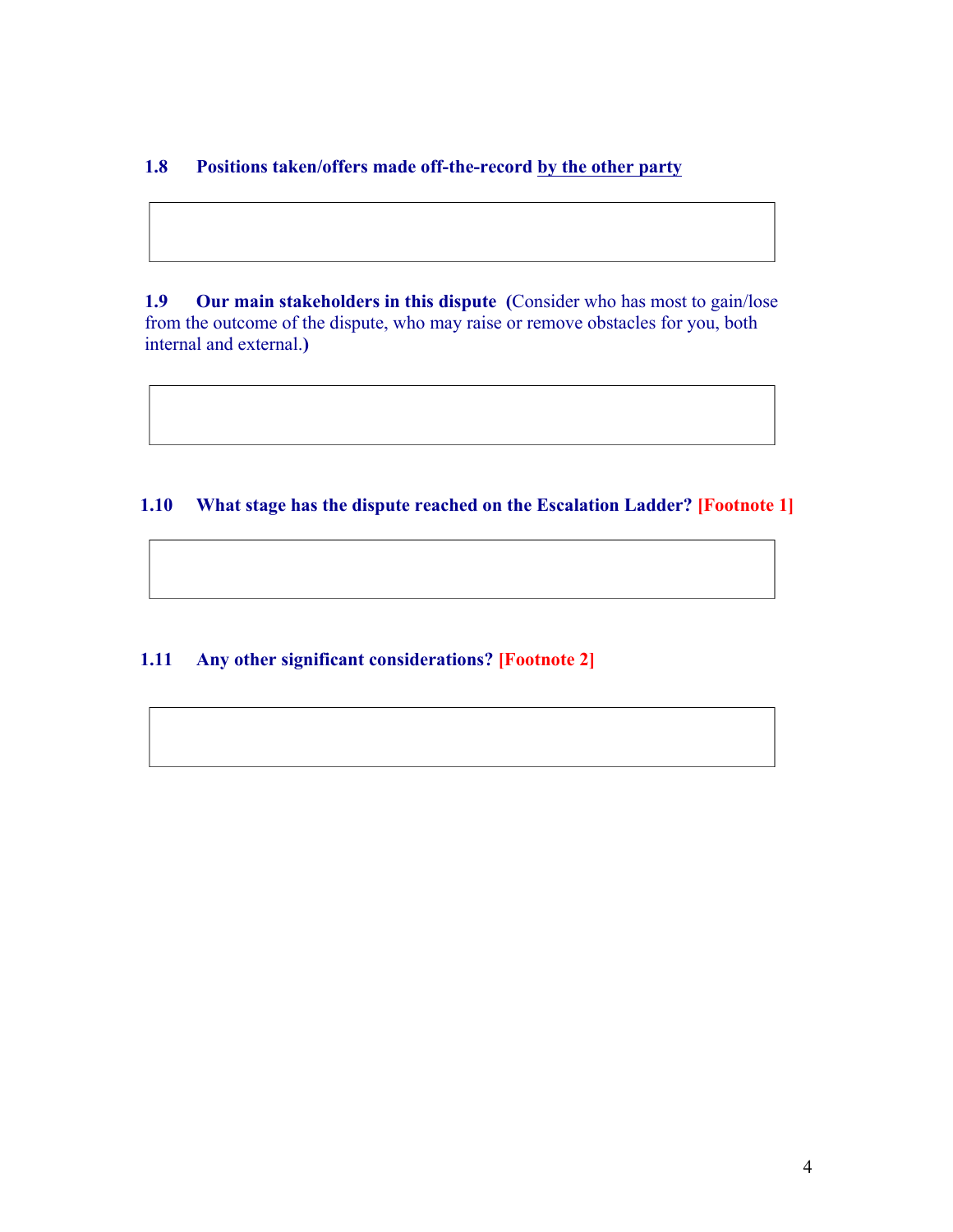## **2. Case Analysis**

#### **2.1 Our present and future interests, concerns, needs and motives as distinct from our past and present positions. [Footnote 3]**

| Our Positions |  |  |
|---------------|--|--|
|               |  |  |

Our Interests...

#### **2.2 Our guess at the other party's past and present positions and their present and future interests, concerns, needs & motives**

Other Side's Positions...

#### **2.3 A comparison of both parties' present and future interests, concerns, needs and motives**

Our Side... **Our Side... Our Side... Our Side...** 

#### **2.4 Our legal and expert fees and costs to date**

#### **2.5 Our non-legal costs to date**

- 2.5.1 Cost of management time on this dispute
- 2.5.2 Lost opportunity costs
- 2.5.3 Cost of being unable to use funds for other purposes
- 2.5.4 Other potentially hidden costs

#### **2.6 Our guess at the other party's legal and expert fees and costs to date**









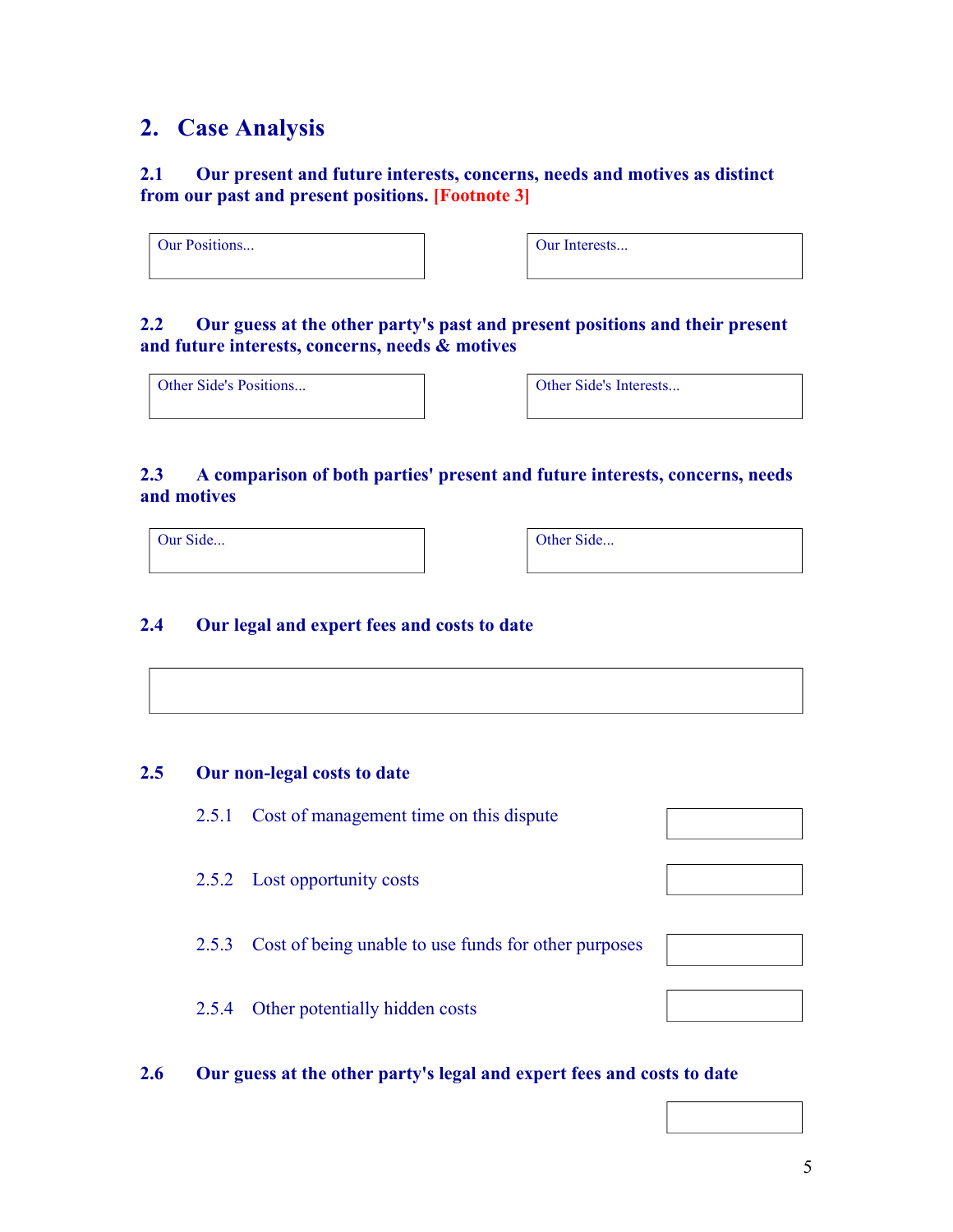

#### **2.10 Our guess at the other party's legal and expert fees and costs in the future**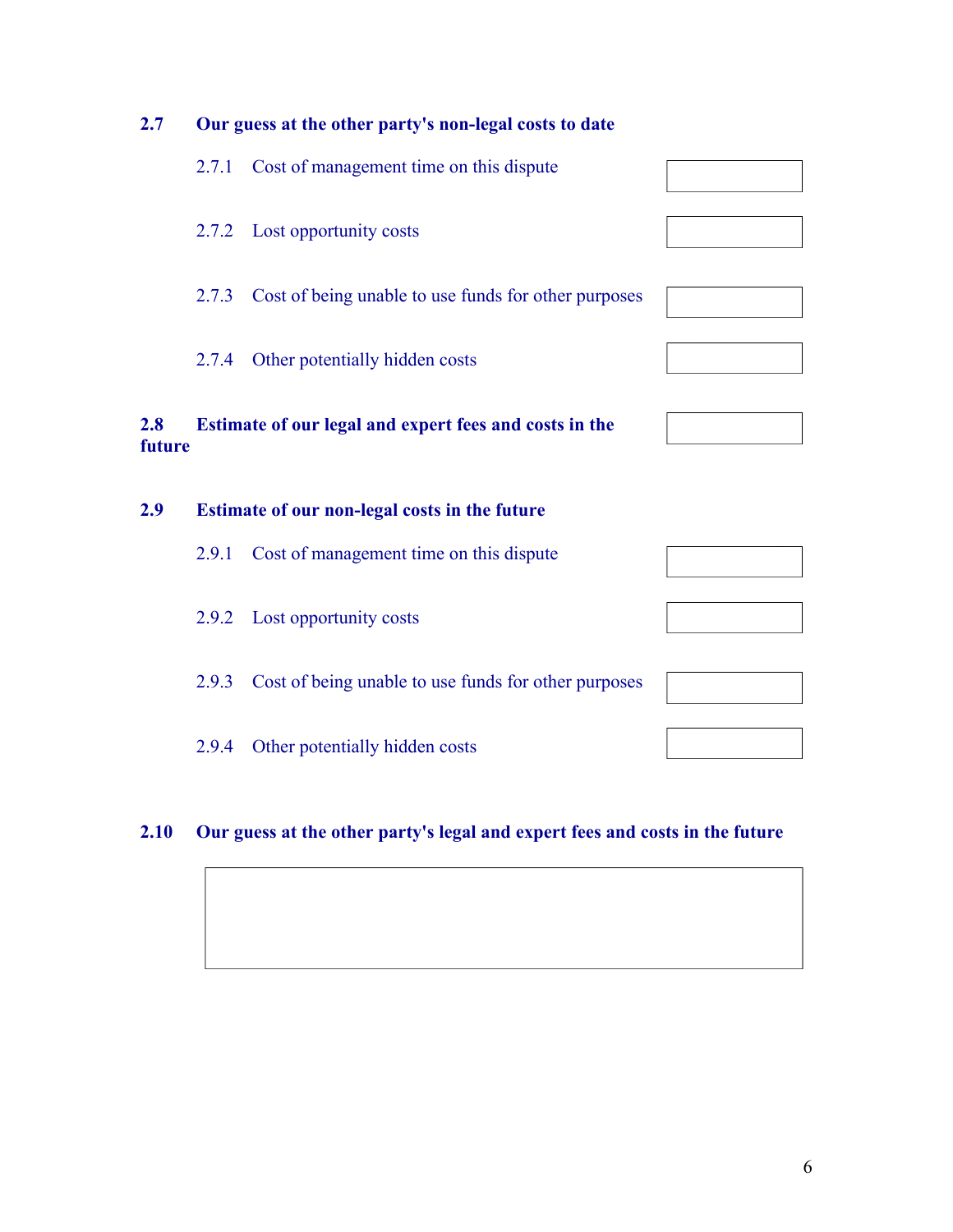## **2.11 Our guess at the other party's non-legal costs in the future**

| 2.11.1 Cost of management time on this dispute              |  |
|-------------------------------------------------------------|--|
| 2.11.2 Lost opportunity costs                               |  |
|                                                             |  |
| 2.11.3 Cost of being unable to use funds for other purposes |  |
|                                                             |  |
| 2.11.4 Other potentially hidden costs                       |  |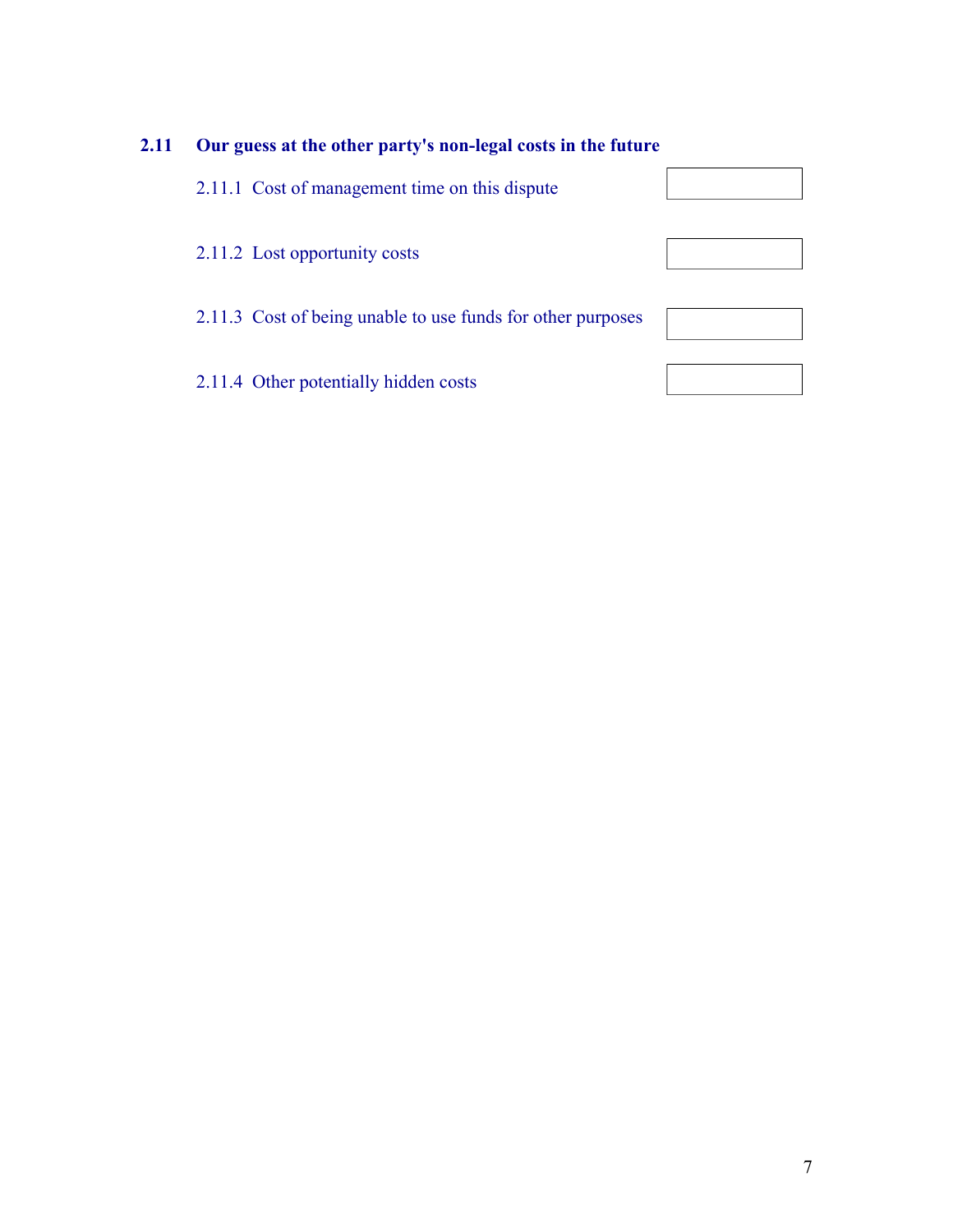# **3. Strategy Analysis**

#### **3.1 Is there a strategy in place for this dispute?**

#### **3.2 Has the strategy changed over time?**

#### **3.3 To what extent have negotiations been positional?**

#### **3.4 To what extent have negotiations been interest-based?**

#### **3.5 Which side has been dominating the agenda**

#### **3.6 How many discussions have there been between business principals?**

#### **3.7 Why did they not succeed?**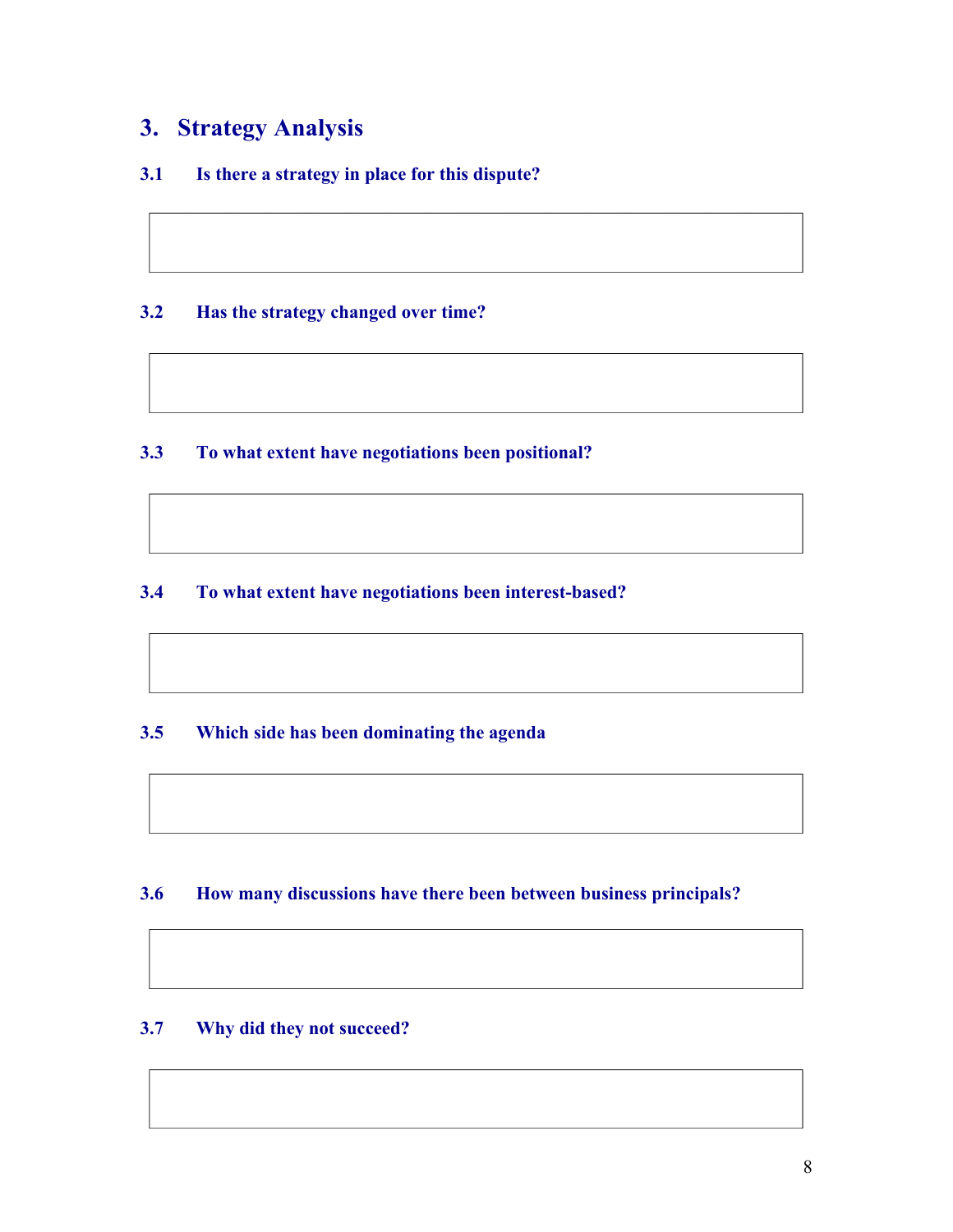#### **3.8 How may you have contributed to their not succeeding?**

#### **3.9 What intentions did you attribute to the other side?**

#### **3.10 What intentions do you think they attributed to you?**

#### **3.11 In what way are you a victim?**

#### **3.12 In what way has the other party been evil/inconsistent with your values?**

#### **3.13 In what way has the other side been a victim?**

#### **3.14 In what way have you been evil/inconsistent with your values?**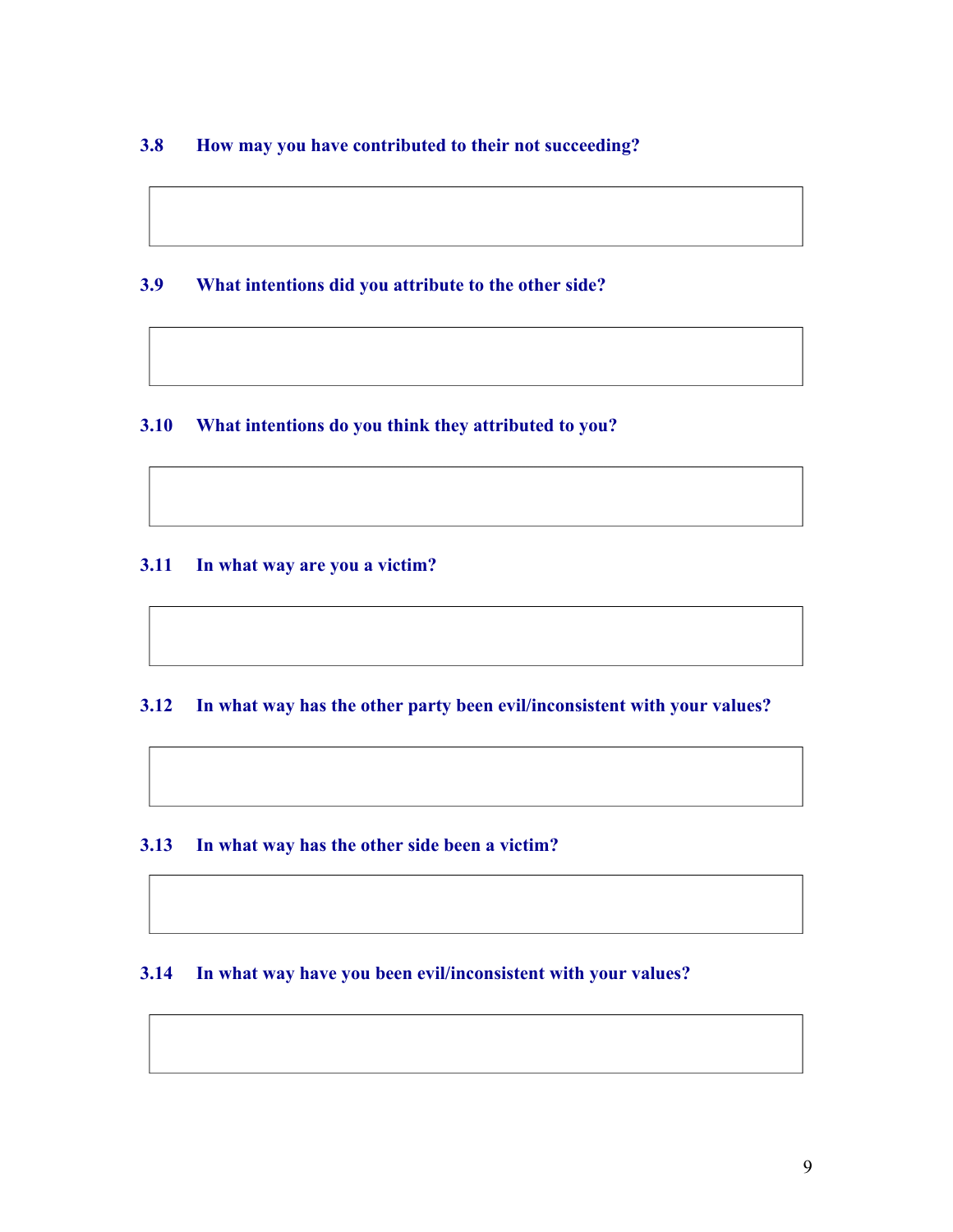#### **3.15 What are the other party's values?**

**3.16 What did you expect from the other party?**

**3.17 What did you think the other party expected from you?**

**3.18 What effect has each party's strategy had on the relationship between the parties?**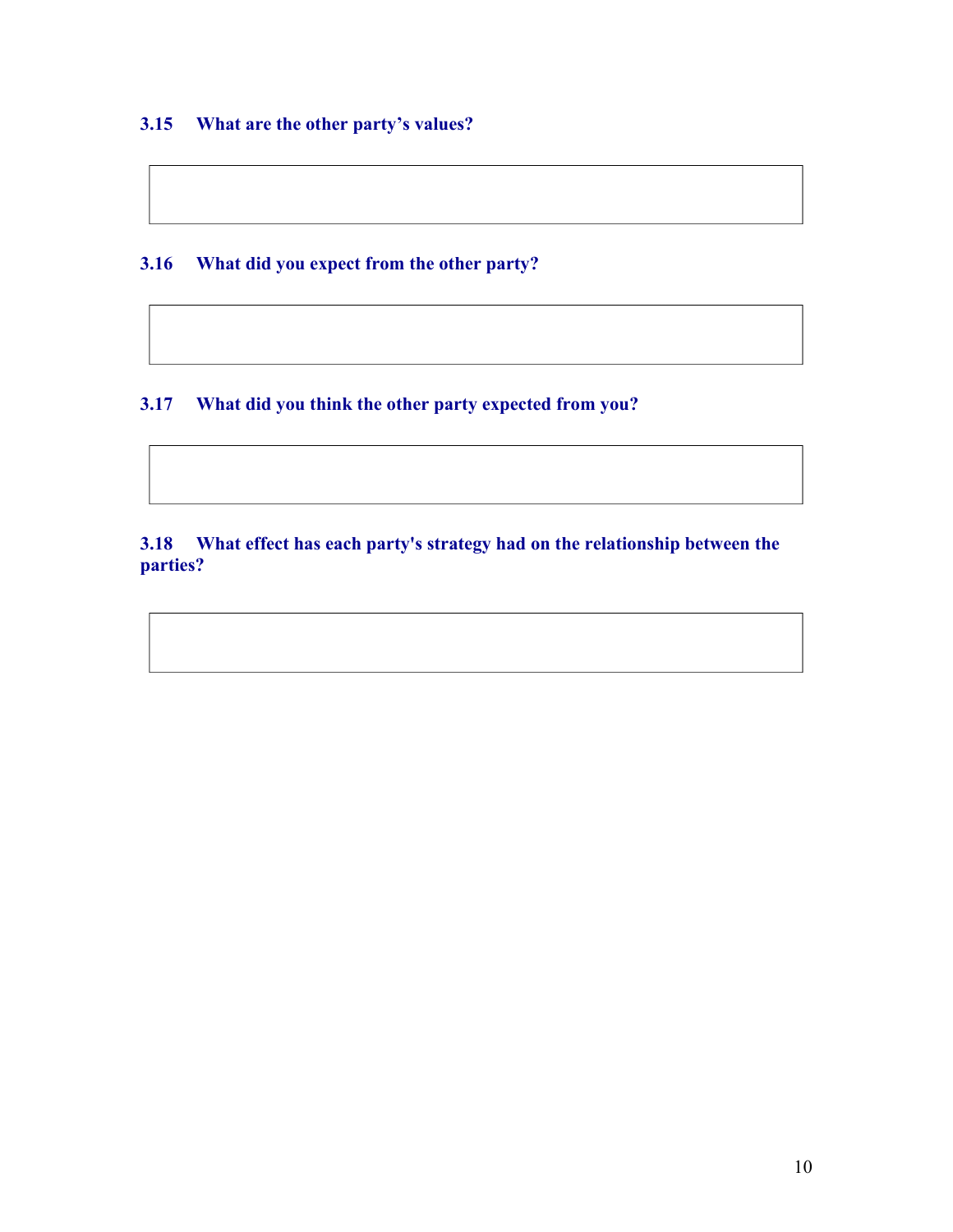# **4. Financial Loss Analysis**

#### **4.1 Indicate on the table how losses are calculated, both for Us and the Other Side.**

The way in which damages may be calculated can vary from jurisdiction to jurisdiction. The quantum of damages can vary greatly, depending on the theory that is to be applied and the evidence in support. The assessment of quantum is sometimes left until late in proceedings, after issues of liability have first been determined. However, this can lead to unsatisfactory situations, where the costs of the proceedings become disproportionate to the damages that can be obtained. An early understanding of the likely theoretical bases on which damages may be claimed and their approximate assessment is an important step to be done at the beginning when a conflict arises. These calculations should be revised continuously throughout the case. Complete the chart:

| <b>Financial Analysis of Loss</b>     | <b>For Us</b> | <b>For the Other Side</b> |
|---------------------------------------|---------------|---------------------------|
| <b>Restitution Damages</b>            |               |                           |
| <b>Expectation Damages</b>            |               |                           |
| <b>Unjust Enrichment Damages</b>      |               |                           |
| <b>Industry-specific norms</b>        |               |                           |
| Value of any additional remedies      |               |                           |
| What, realistically is the best claim |               |                           |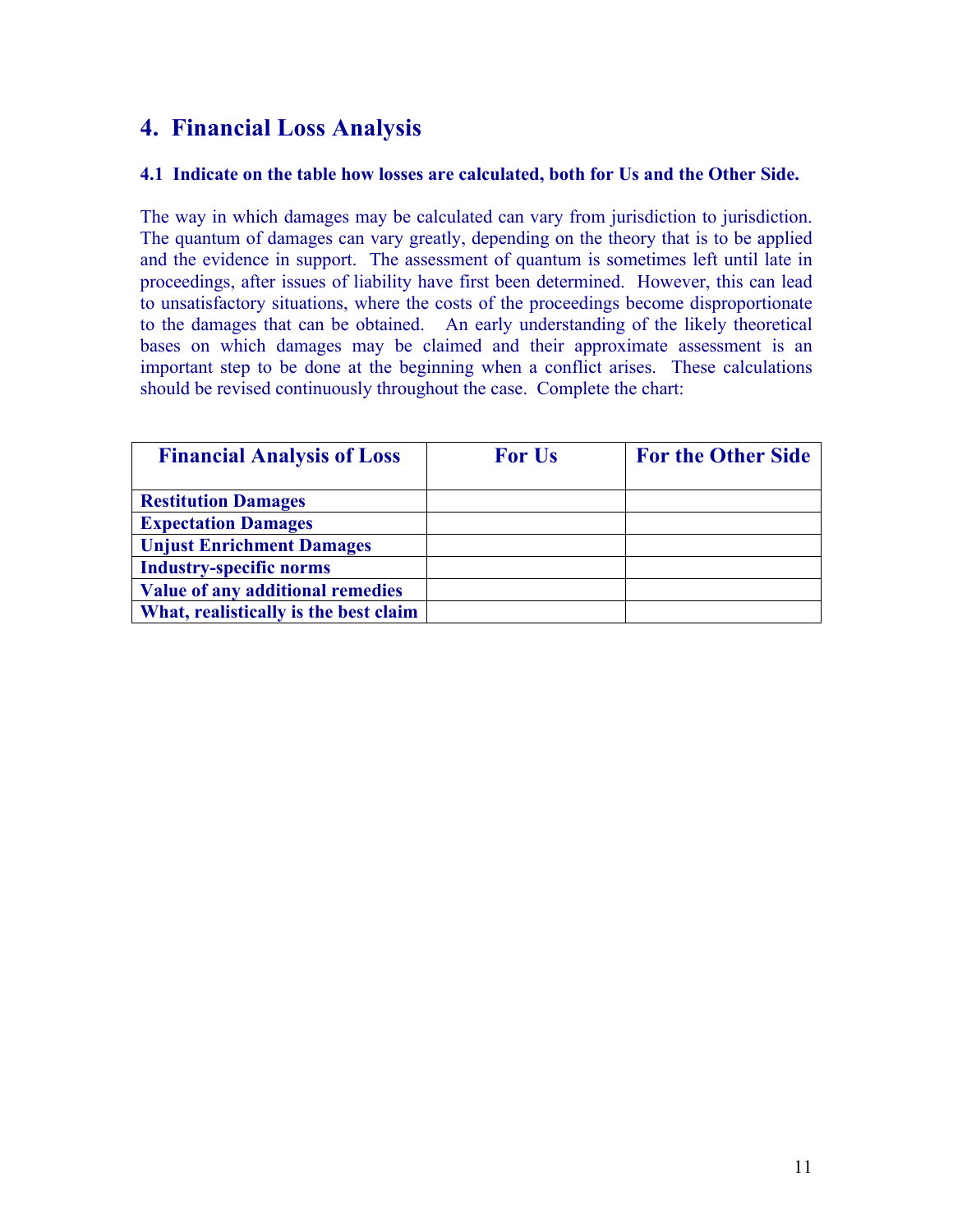# **5. SWOT Analysis**

#### **5.1 Our main strengths**

#### **5.2 Our main weaknesses**

#### **5.3 Our main opportunities**

#### **5.4 Main threats to our case**

#### **5.5 Other side's main strengths**

#### **5.6 Other side's main weaknesses**

#### **5.7 Other side's main opportunities**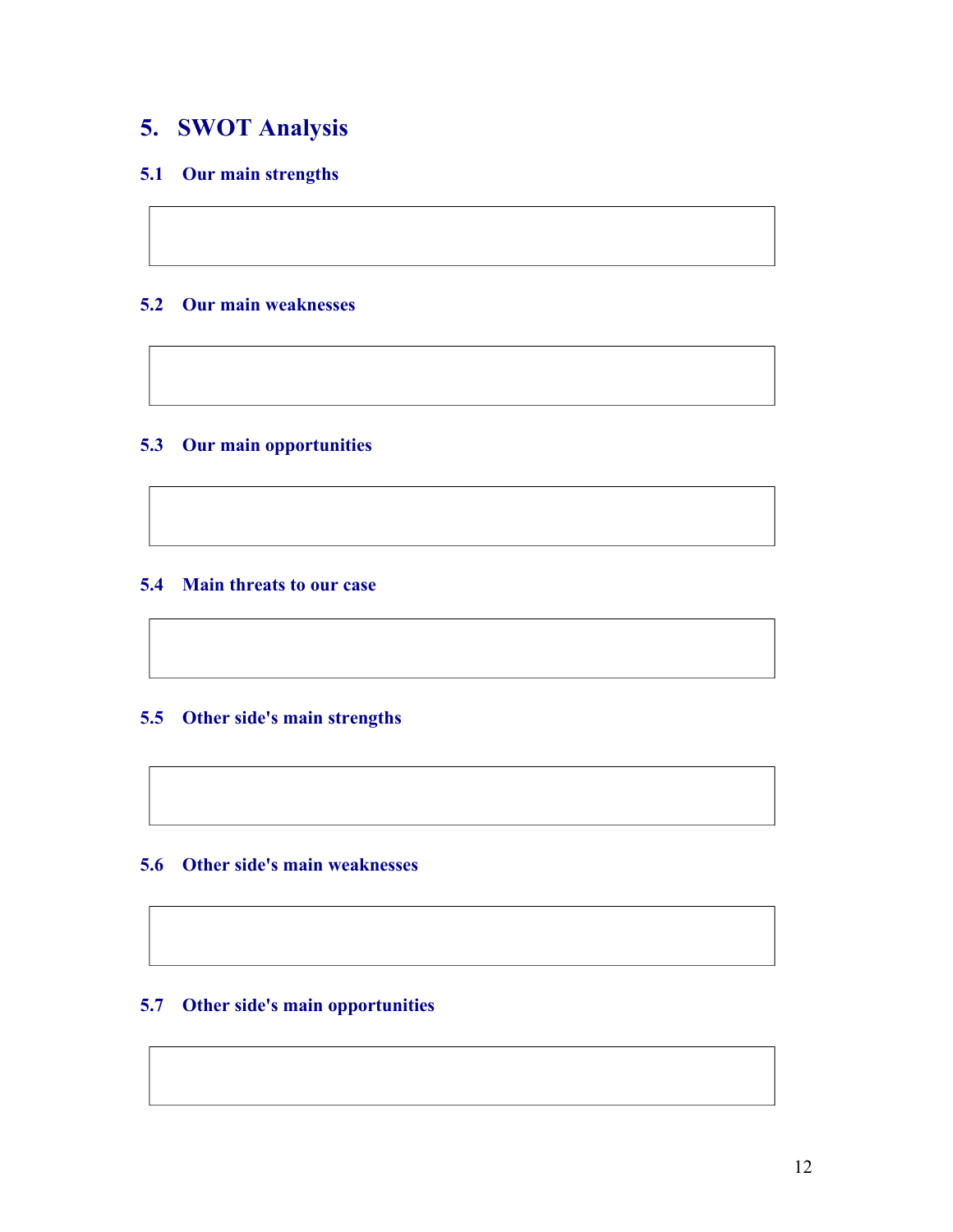#### **5.8 Main threats to the other side's case**

#### **5.9 Now summarise on the charts:**

#### **SWOT Analysis for Us**

| <b>Positive</b>       | <b>Negative</b>    |
|-----------------------|--------------------|
| <b>Strengths:</b>     | <b>Weaknesses:</b> |
| <b>Opportunities:</b> | <b>Threats:</b>    |

#### **SWOT Analysis for the Other Side**

| <b>Positive</b>       | <b>Negative</b>    |
|-----------------------|--------------------|
| <b>Strengths:</b>     | <b>Weaknesses:</b> |
| <b>Opportunities:</b> | <b>Threats:</b>    |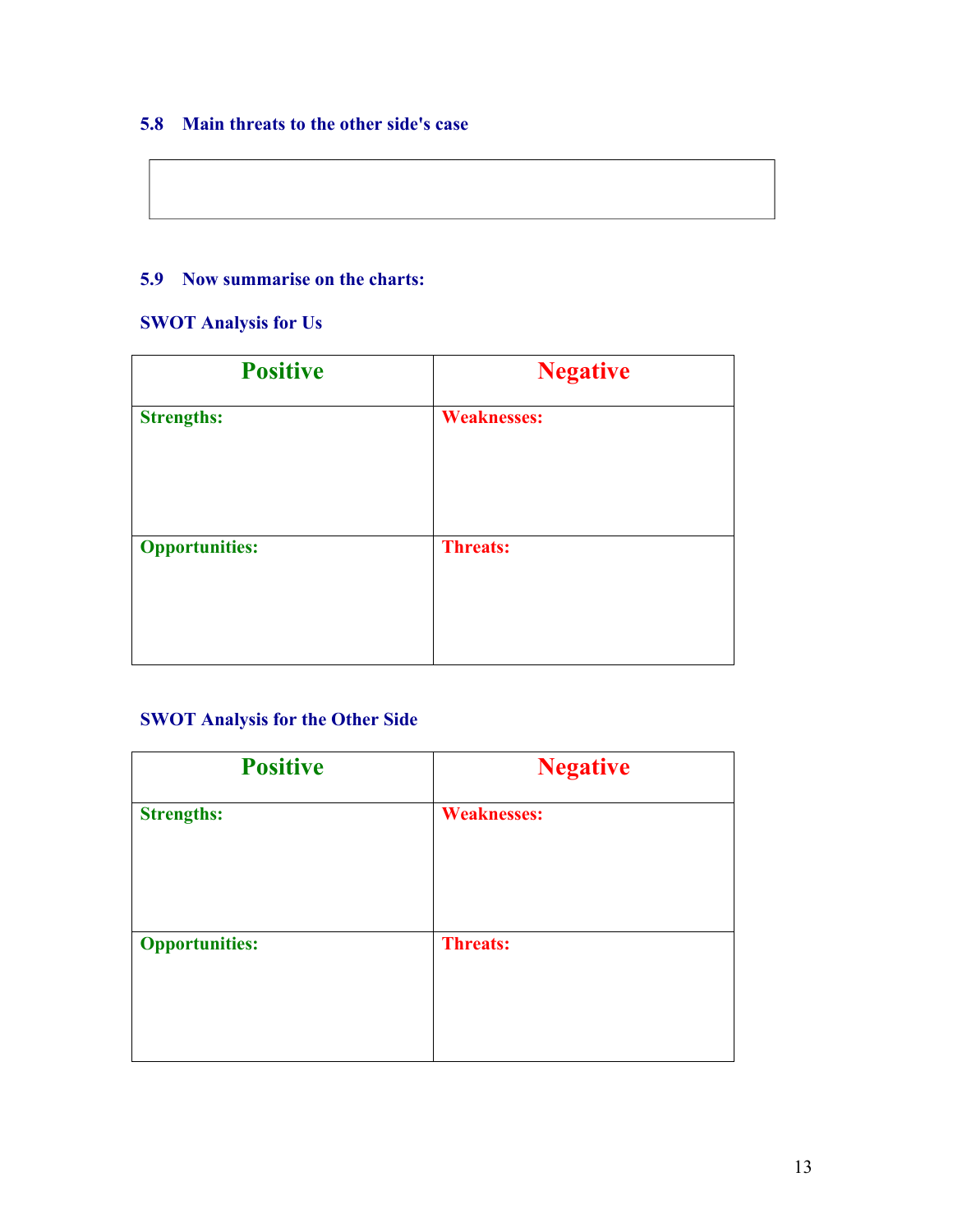# **6. BATNAS, WATNAs & PATNAs**

#### **Effective negotiators and dispute strategists evaluate BATNAs, WATNAs and PATNAs.**

**BATNA** = **Best** Alternative To a Negotiated Agreement now - ie the most favourable realistic scenario if there is no settlement (e.g. we win on all significant points at trial)

**WATNA** = **Worst** Alternative To a Negotiated Agreement now - ie the least favourable realistic scenario if there is no settlement (e.g. we lose on all significant points at trial)

**PATNA** = **Probable** Alternatives To a Negotiated Agreement now - ie the most likely realistic scenario if there is no settlement (e.g. what the Court or Tribunal is likely to decide)

#### **6.1 Assess our BATNA, WATNA and PATNA, and, assess them hypothetically on four levels:**

- The amount of time it is likely to take to arrive at a **final** judgment or award (i.e. taking into account all possible appeals and tactical delays).
- The total cost involved in getting to the **final** judgment or award.
- What the **final** Judgment or Award will be i.e. the final outcome.
- What the consequences of that outcome would be.
- **6.2 Then assess the Other Side's BATNA, WATNA and PATNA on the same four levels.**
- **6.3 Capture these with keywords on the chart:**

|        |                      | Us | <b>Other Side</b> |
|--------|----------------------|----|-------------------|
|        | <b>Time</b>          |    |                   |
| BATNAS | Cost                 |    |                   |
|        | <b>Award/Outcome</b> |    |                   |
|        | <b>Consequences</b>  |    |                   |
|        | Time                 |    |                   |
|        | Cost                 |    |                   |
| WATNAS | <b>Award/Outcome</b> |    |                   |
|        | <b>Consequences</b>  |    |                   |
|        | <b>Time</b>          |    |                   |
|        | Cost                 |    |                   |
| PATNAS | <b>Award/Outcome</b> |    |                   |
|        | <b>Consequences</b>  |    |                   |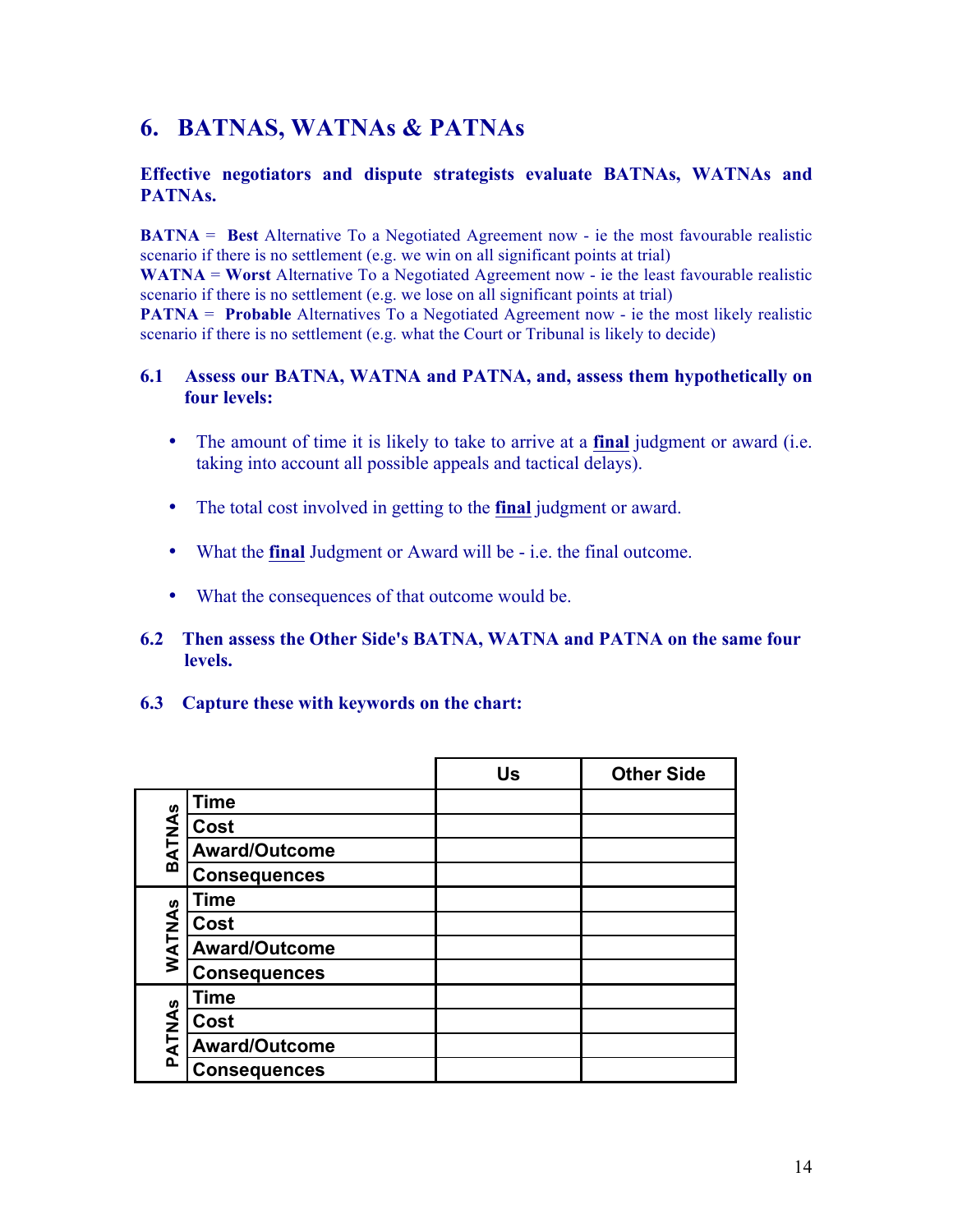### **7. Way Forward Options**

After completing sections 1-6 of Olé!, score each of the following options in terms of relative attraction as a process for delivering the PATNA. 1=low; 5=high

Bear in mind the practical aspects such as risk, costs, time. Also consider enforceability of outcomes, in particular that negotiated and mediated settlements are usually contractual and can also often be converted into a legally binding and enforceable judgement or award.

Note that all of the Way Forward options can be combined. For more information on hybrid forms of dispute resolution, please see: http://www.imimediation.org/hybrids

| <b>Option</b>                             |   | <b>Score</b> |   |   |   |
|-------------------------------------------|---|--------------|---|---|---|
|                                           |   | 2            | 3 | 4 | 5 |
| Negotiation (including collaborative law) | О | о            | О | O | О |
| <b>Neutral Fact Finding</b>               | О | о            | O | O | С |
| <b>Facilitative Mediation</b>             | О | О            | О | О |   |
| <b>Evaluative Mediation</b>               | О | О            | O | О | О |
| Mini-Trial                                | о | о            | O | О | O |
| Arbitration                               | О | О            | о | О |   |
| Litigation                                | о |              |   | О |   |

**Negotiation** by parties personally. No neutral involved, parties negotiate directly with one another. Some negotiations use lawyers who are Collaborative Practitioners - meaning that if the negotiations do not result in a settlement and the dispute is pursued in litigation or arbitration, then the practitioners will step aside and the disputants must use other law firms to pursue their case.

**Neutral Fact Finding** utilises a third party neutral with expertise to examine disputed facts central to the case. Usually a step in a settlement process.

**Facilitative Mediation** is a non-binding and voluntary assisted negotiation process where a third party neutral, agreed by the parties, and who has no power to impose a solution, helps them to elicit their respective interests and helps the parties to reach a mutually acceptable settlement based on their subjective and future interests. For more on facilitative mediation see www.IMImediation.org

**Evaluative Mediation (sometimes called Conciliation or non-binding arbitration)** is an evaluative, non-binding and voluntary assisted negotiation process where a third party neutral, agreed by the parties, and who has no power to impose a solution, helps them to understand objective parameters based on which an outcome would be reached using specific norms (e.g., the applicable law of the contract). The Evaluative mediator helps the parties to identify the zone of possible agreement using norms-based criteria (e.g., what a court is likely to rule) and is encouraged by the parties make proposals of his/her own as to where a possible solution may lay. For more on evaluative mediation, see www.IMImediation.org

**Mini-Trial** involves the parties' lawyers presenting their cases to a panel comprising senior executives of each of the parties plus a neutral. The neutral helps clarify the issues and evaluate the case.

**Arbitration** is litigation in private, using party-appointed neutrals, based on an arbitration organisation's Rules or rules agreed between the parties. There is normally no appeal from such as process save for serious cases of error or bias.

**Litigation/Opposition Proceedings** are the conventional methods for resolving disputes and conflicts in formal actions. They entail using national court systems and using civil servants or former advocates that have reached the status of judges. These courts can be appealed and can have procedural rules that the parties are not free to deviate from.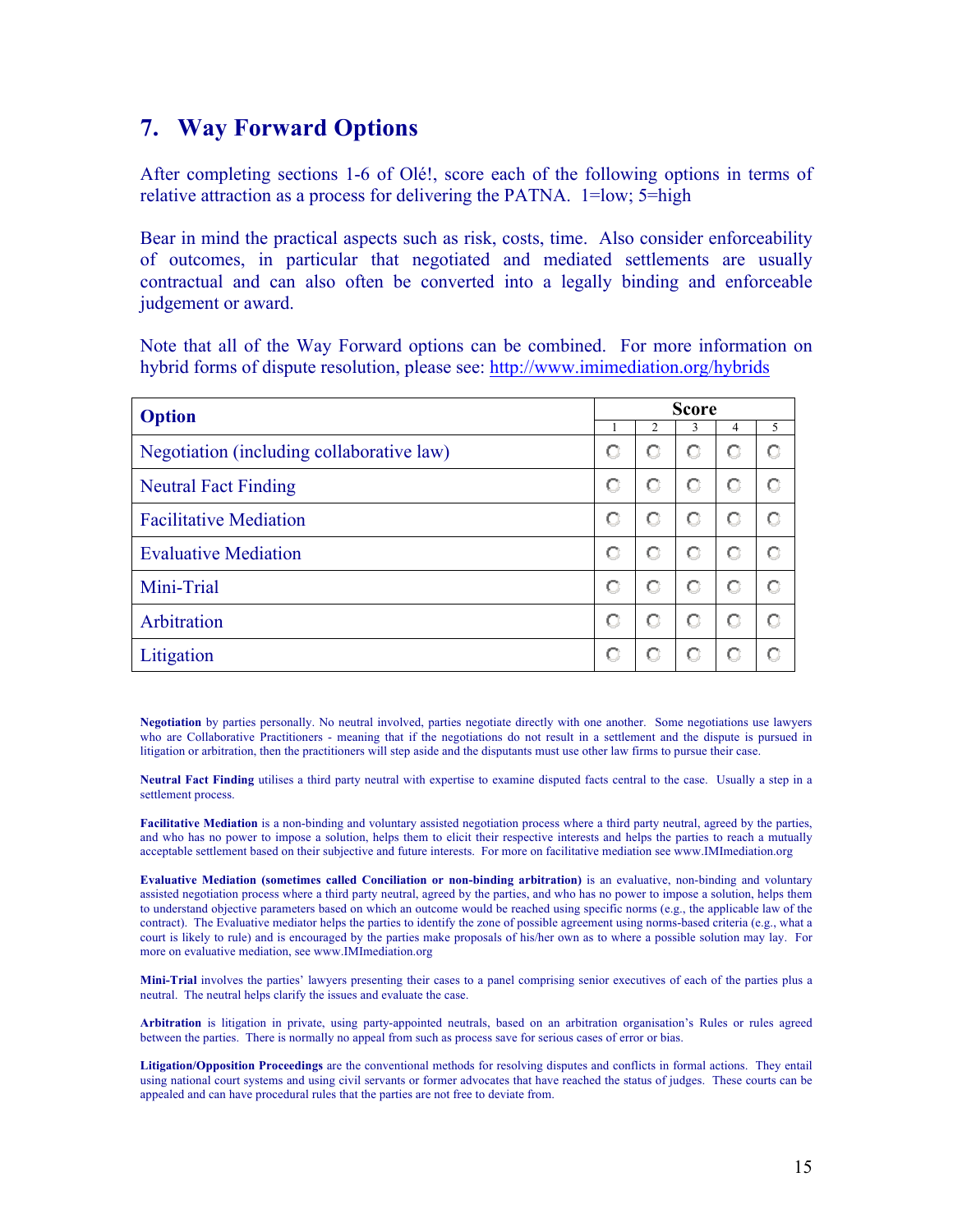# **8. Future Strategy Summary**

**Summarize future preferred strategy for this dispute.**

**Based on that strategy, what are the action points needed to implement it, by whom, by when and within what cost constraints. Complete the chart:**

| <b>Action Point</b> | Implementer | <b>Due Date</b> | <b>Max Budget</b> |
|---------------------|-------------|-----------------|-------------------|
|                     |             |                 |                   |
|                     |             |                 |                   |
|                     |             |                 |                   |
|                     |             |                 |                   |
|                     |             |                 |                   |
|                     |             |                 |                   |
|                     |             |                 |                   |
|                     |             |                 |                   |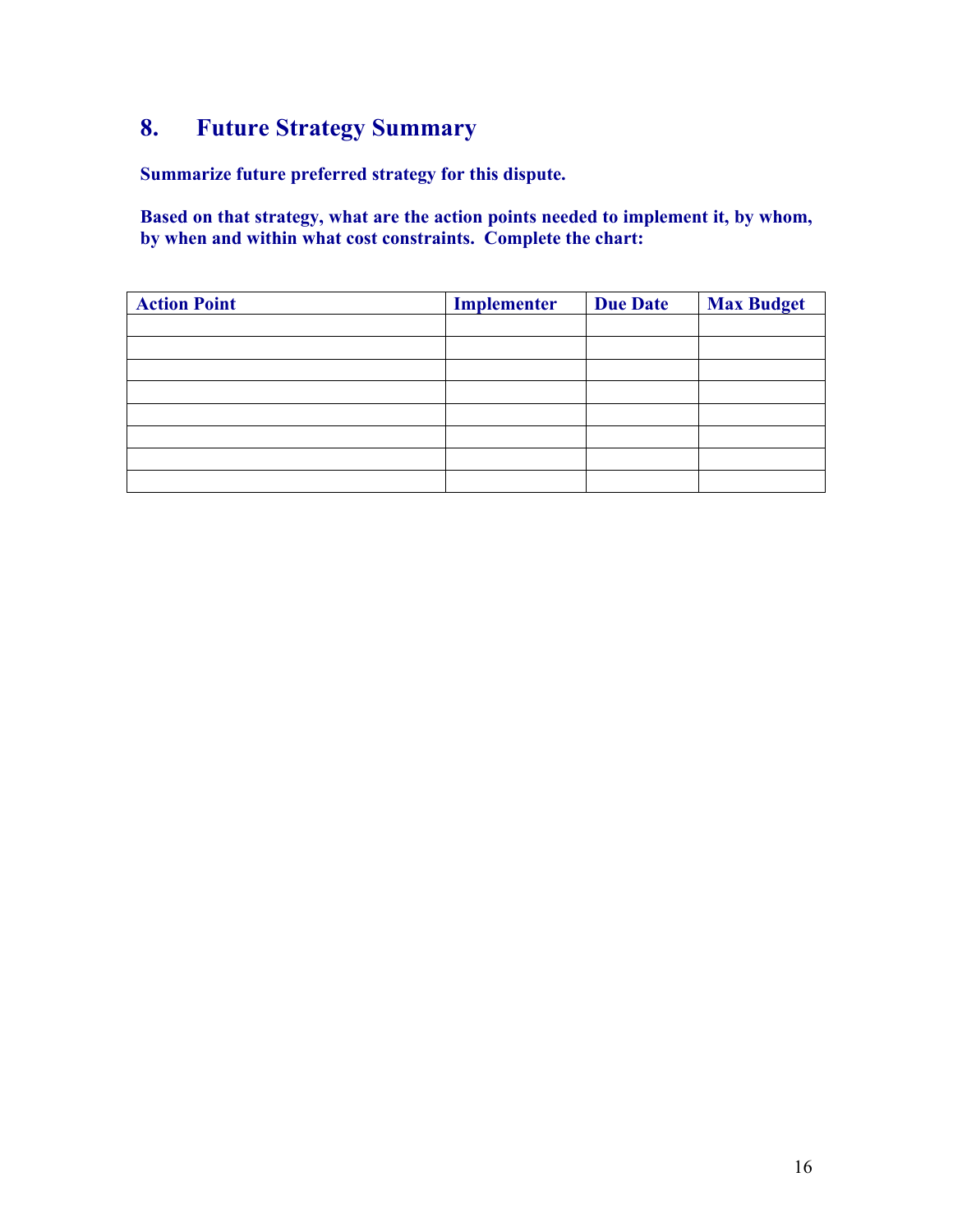# **9. Ongoing Review**

Indicate the most appropriate moments to review the case strategy again. Complete the chart:

| <b>Trigger Event / Review Description</b> | Date for review |
|-------------------------------------------|-----------------|
|                                           |                 |
|                                           |                 |
|                                           |                 |
|                                           |                 |
|                                           |                 |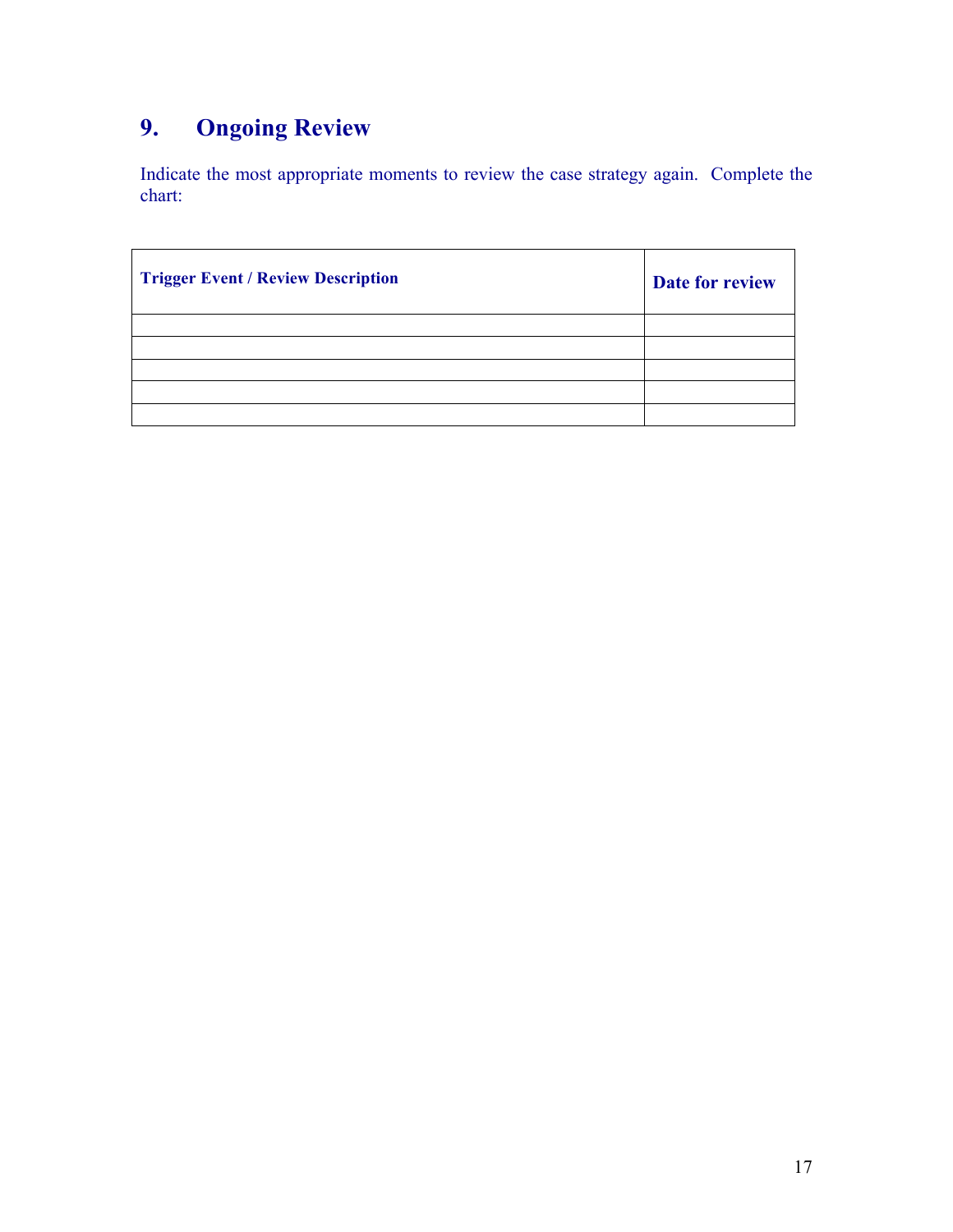# **10. Performance Measurement**

Indicate what future milestones would help to measure success. For example:

Containing future costs below a certain level? Concluding a settlement on acceptable terms? Concluding a settlement by a certain date? Securing other advantages (perhaps beyond the scope of the dispute)? Meeting defined business objectives? Improving the relationship between the parties?

Complete the chart:

| <b>Milestones</b> | <b>Measurements</b> |
|-------------------|---------------------|
|                   |                     |
|                   |                     |
|                   |                     |
|                   |                     |
|                   |                     |
|                   |                     |
|                   |                     |

#### **This completes your Olé case evaluation and analysis.**

We are always seeking to improve and refine Olé in light of in-use experience. Please let us have your feedback and any suggestions by emailing IMI Operations Manager, Emma Ewart, at **Emma.Ewart@IMImediation.org**. All comments will be much appreciated and will benefit future users of Olé.